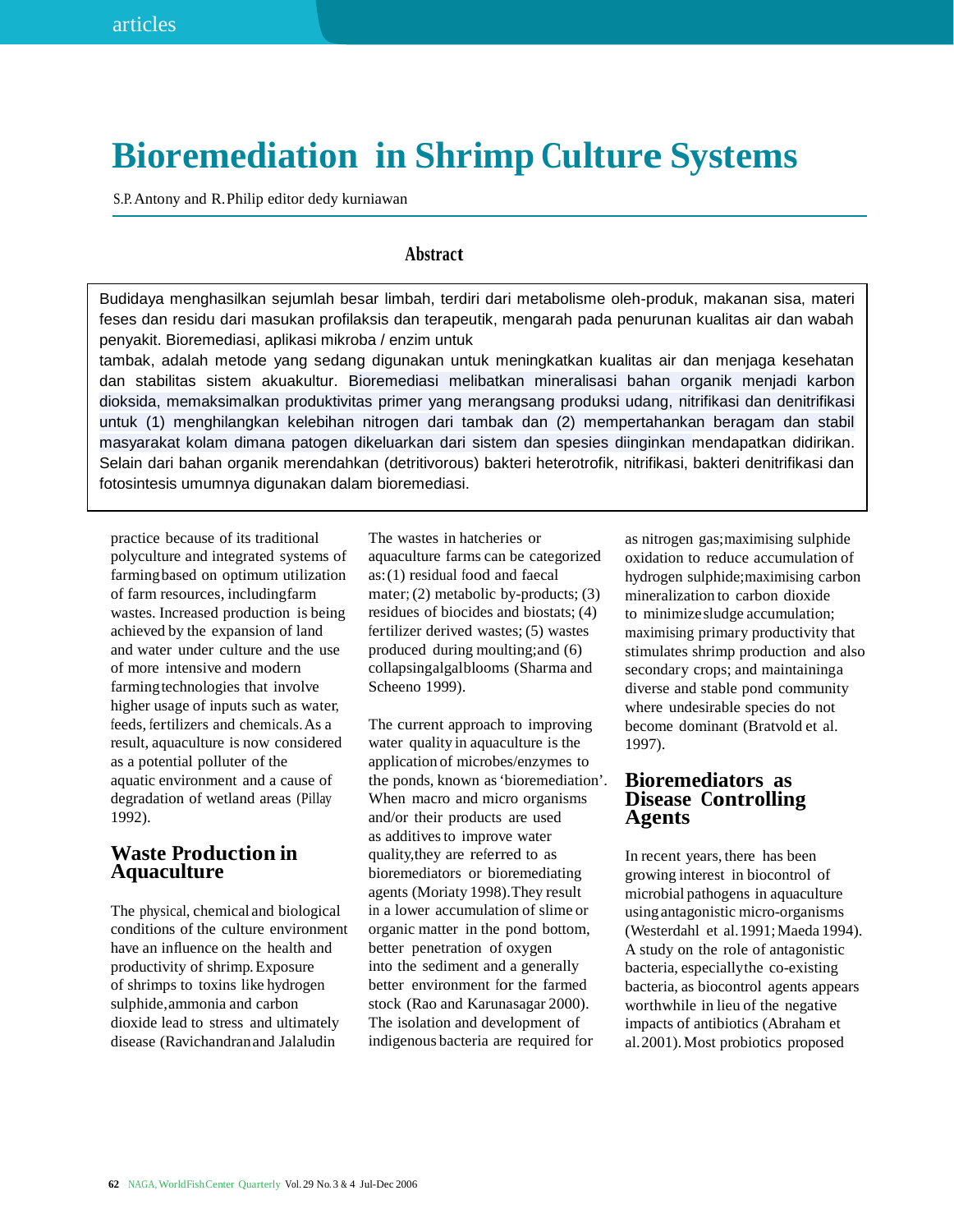as biologicalcontrol agents in aquaculture belong to the LacticAcid Bacteria (*Lactobacillus,Carnobacterium* etc.), *Vibrio* (*Vibrio alginolyticus*), *Bacillus*, and *Pseudomonas* (Singh et al.2001).Abraham et al.(2001) studied *in-vitro* antagonistic activity of penaeid shrimp larvae associated bacterium, *Alteromonas*, against several opportunistic crustacean pathogens and found that the *Alteromonas* species suppressed the activity of *Vibrio harveyi* and improved the survivalof *Penaeus indicus* larvae *in-vivo.* Beneficialmicrobes, such as non-pathogenic isolates of *Vibrio alginolyticus*, can be inoculated into shrimp culture systems to suppress the pathogenic vibrioslike *Vibrio harveyi,Vibrio parahaemolyticus* and *Vibrio splendens*and reduce the opportunistic invasionof these pathogens in shrimps (Jameson 2003).

## **Bioremediation of**

The dissolved and suspended organic matter contains mainly carbon chains and is highlyavailable to microbes and algae.A good bioremediator must contain microbes that are capable of effectively clearing carbonaceous wastes from water.Additionally, it helps if these microbes multiplyrapidly and have good enzymatic capability. Members N of the genus *Bacillus,* like *Bacillus* NO - + 1 *subtilis, Bacillus licheniformis*, *Bacillus cereus*, *Bacillus coagulans,* and of the genus *Phenibacillus*, like *Phenibacillus polymyxa,* are good examples of bacteria suitable for bioremediation of organic detritus. However, these are not normally present in the required amounts in the water column, their natural habitat being the sediment.When certain *Bacillus* strains are added to the water in sufficient quantities, they can make an impact.They compete with the bacterial flora naturally present for the availableorganic matter, like leached or excess feed and shrimp

faeces (Sharma 1999). As a part of bio-augmentation,the *Bacillus* can be produced, mixed with sand or clay and broadcasted to be deposited in the pond bottom (Singhet al.2001). *Lactobacillus* is also used along with *Bacillus* to break down the organic detritus.These bacteria produce a variety of enzymes that break down proteins and starch to small molecules, which are then taken up as energy sources by other organisms. The removal of large organic compounds reduces water turbidity (Haung 2003).

## **Bioremediation of Nitrogenous Compounds**

Nitrogen applicationsin excess of pond assimilatorycapacity can lead to deterioration of water quality through the accumulation of nitrogenous compounds (e.g., ammonia and nitrite) with toxicity to **Organic Detritus**  $\begin{array}{ccc}\n\text{minomial and finite, with exactly to } & \text{No} \frac{1}{3} \\
\text{No} & \text{No} \rightarrow \text{No} \\
\end{array}$ (2) of ammonia are fish excretion and sediment flux derived from the mineralization of organic matter and molecular diffusionfrom reduced sediment, although cyanobacterial nitrogen fixation and atmospheric deposition are occasionallyimportant (Ayyappanand Mishra 2003). Nitrification proceeds as follows:

$$
NH_4^+ + 1\frac{1}{2}O_2 \longrightarrow NO_2^- + 2H^+ + H_2O
$$
  
NO<sub>2</sub> $\div$  + 1 $\frac{1}{2}O_2 \longrightarrow NO_3^-$  (1)

Bacteriologicalnitrification is the most practical method for the removal of ammonia from closed aquaculture systems and it is commonly achieved by setting of sand and gravel bio-filter through which water is allowed to circulate.The ammonia oxidisers are placed under five genera, *Nitrosomonas, Nitrosovibrio, Nitrosococcus, Nitrolobus* and *Nitrospira,* and nitrite oxidisers under three genera, *Nitrobacter, Nitrococcus* and *Nitrospira.* There are also some heterotrophic nitrifiers that produce

only low levels of nitrite and nitrate and often use organic sources of nitrogen rather than ammonia or nitrite. Nitrifiers in contaminated cultures have been demonstrated to nitrifymore efficiently. Nitrification not only produces nitrate but also alters the pH slightlytowards the acidic range, facilitating the availability of soluble materials (Ayyappanand Mishra 2003).

The vast majority of aquaculture ponds accumulate nitrate, as they do not contain a denitrifyingfilter. Denitrifyingfilters helps to convert nitrate to nitrogen. It creates an anaerobic region where anaerobic bacteria can grow and reduce nitrate to nitrogen gas(Rao 2002).Nitrate may follow several biochemical pathways following production by nitrification.

$$
NO3 \rightarrow NO2 \rightarrow NO \rightarrow
$$
  
\n
$$
\rightarrow NO \rightarrow NO \rightarrow
$$
  
\n
$$
(2)
$$

Unlike the limited species diversity of bacteria mediating nitrification,at least 14 genera of bacteria can reduce nitrate. Among these, *Pseudomonas, Bacillus* and *Alkaligenes* are the most prominent numerically(Focht and Verstraete 1977).

## **Bioremediation of** / <sup>O</sup> NO - <sup>+</sup> 2H<sup>+</sup> +H <sup>O</sup> **Hydrogen Sulphide**

Sulphur is of some interest in aquaculture because of its importance in anoxic sediments. In aerobic conditions, organic sulphur decomposes to sulphide,which in turn get oxidised to sulphate. Sulphate is highlysoluble in water and so graduallydisperses from sediments. Sulphide oxidation is mediated by micro organisms in the sediment, though it can occur by purely chemical processes (Boyd 1995).Under anaerobic conditions, sulphate may be used in place of oxygen in microbial metabolism. This process leads to the production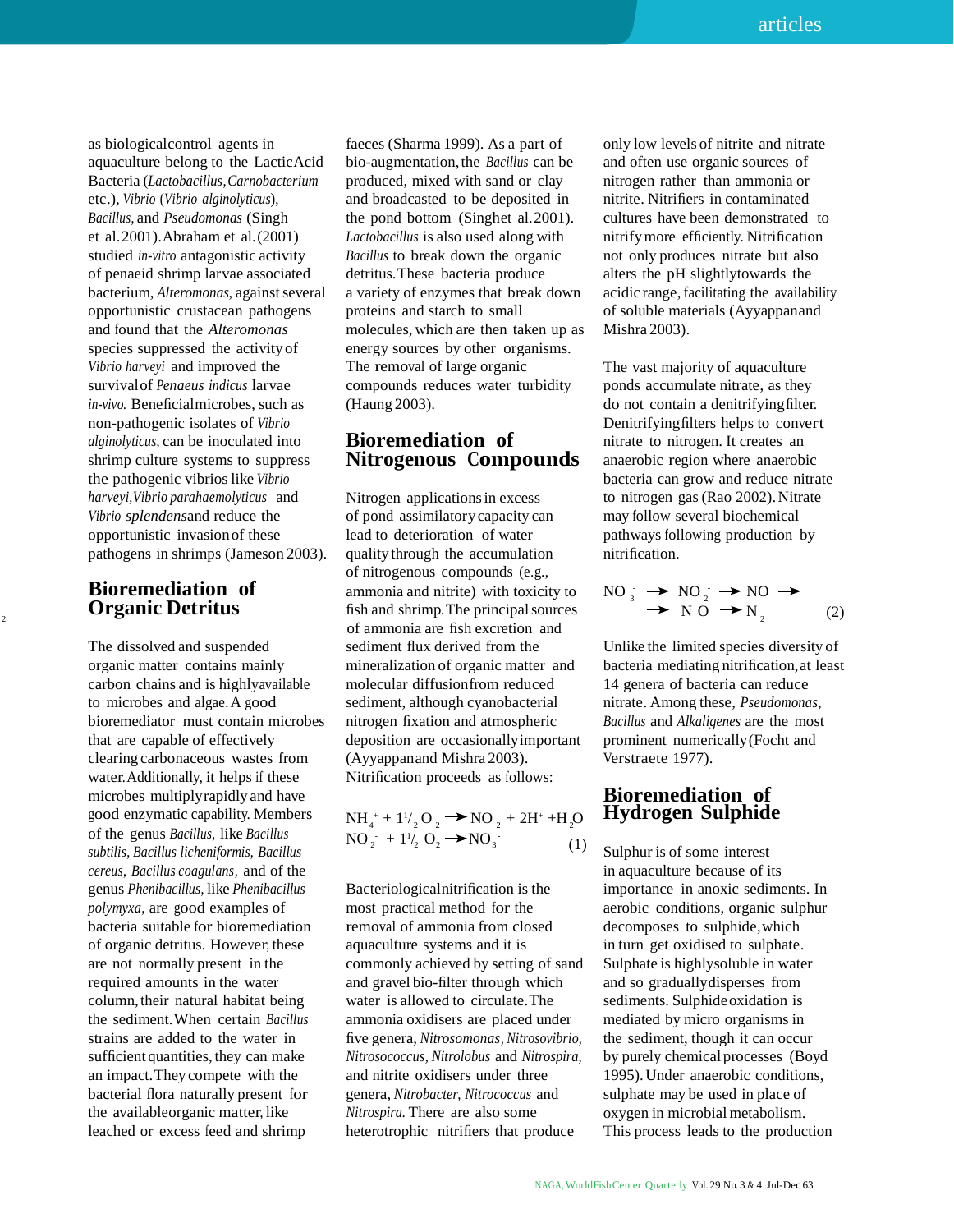$SO_4^{2-} + 4H_2 + 2H^+ \longrightarrow H_2$ of hydrogen sulphide gas(Midlen et al. 1998). The  $H_2S$  is produced by a series of microbiallymediated reductions (Boyd 1995). (Djurle 2003).

Organic loading can stimulate  $H_2S$ production and reduction in the diversity of benthic fauna (Mattson and Linden 1983).  $H_2S$  is soluble in water and has been suggested as the cause of gill damage and other ailments in fish (Beveridge 1987). Unionised  $H_2S$  is extremely toxic to fish at concentrations that may occur in natural waters as well as in aquaculture farms (Bonn and Follis 1967). Bioassays of several species of fish suggest that any detectable concentration of  $H_2S$  should be considered detrimental to fish production (Boyd 1979).

The photosynthetic benthic bacteria that break  $H_2S$  at pond bottom have been widelyused in aquaculture to maintain a favourable environment (Singhand Radhika2001).These bacteria contain bacterio-chlorophyll that absorb light(blue to infrared spectrum, depending on type of bacterio-chlorophyll) and perform photosynthesis under anaerobic conditions (Haung 2003).They are purple and green sulphur bacteria that grow at the anaerobic portion

of the sediment-water interface. Photosynthetic purple non-sulphur bacteria can decompose organic matter,  $H_2S$ , NO<sub>2</sub> and harmful wastes of ponds. The green and purple solar energy (Singhand Radhika (3) sulphur bacteria split  $H_2S$  to utilize the wavelength of light not absorbed by the overlyingphytoplankton.The purple and green sulphur bacteria obtain reducing electrons from  $H_2S$ at a lower energy cost than  $H<sub>2</sub>O$ splitting photoautotrophs and thus require lower lightintensities for carrying out photosynthesis.The general equation of this reaction is as follows:

 $CO_2 + 2H_2S \rightarrow (CH_2O) + H_2O + 2S$  $S + CO_2 + 3H_2S \rightarrow (CH_2O) + H_2SO_4$  $CO<sub>2</sub> + NaS<sub>2</sub>O<sub>3</sub> + 3H<sub>2</sub>O \rightarrow 2(CH<sub>2</sub>O)$ 

$$
+ \text{NaS}_2\text{O}_4 + \text{H}_2\text{SO}_4 \tag{4}
$$

Chromatiaceae and Chlorobiaceae are the two familiesof photosynthetic sulphur bacteria that favour anaerobic conditions for growth while utilizing solar energy and sulphide. Chromatiaceae contain sulphur particles in cells but Chlorobiaceae precipitate them out.The family Rhodospirillaceae is not of any use for  $H_2S$  removal as they mainly utilise organic material, such as lower fatty acid,as source of hydrogen. But they can be used as efficient

mineralizers at pond bottom as they grow in both aerobic and anaerobic conditions as heterotrophic bacteria even in the dark without utilizing 2001).Photosynthetic bacteria of importance in aquaculture are the following (Haung 2003):

#### Rhodospirillaceae  $\rightarrow$

*Rhodospirillum, Rhodopseudomonas, Rhodomicrobium*

#### Chromatiaceae  $\rightarrow$

*Chromatium,Thiocystis,Thiosarcina, Thiospirillum,Thiocapsa, Lamprocystis, Thiodictyon,Thiopedia, Amoebobacter, Ectothiorhodospira*.

#### $Chlorobiaceae \rightarrow$

*Chlorobium, Prosthecochloris, Chloropseudomonas, Pelodictyon,* (4) *Clathrochloris.*

> For bioremediation of  $H_2S$  toxicity, the bacterium that belongs to Chromatiaceae and Chlorobiaceae can be mass cultured and can be applied as pond probiotic. Being autotrophic and photosynthetic, mass culture is less expensive and the cultured organisms can be adsorbed on to the sand grains and applied so that they may reach the pond bottom to enrich the hypolimnion and ameliorate  $H_2S$  toxicity (Singhand Radhika2001).

| Table 1. Organisms used as bioremediators. |                      |                              |                                                               |                           |  |
|--------------------------------------------|----------------------|------------------------------|---------------------------------------------------------------|---------------------------|--|
| Identity of the bioremediator              | Source               | Used on                      | Method of application                                         | References                |  |
| <b>GRAM-POSITIVE BACTERIA</b>              |                      |                              |                                                               |                           |  |
| <i>Bacillus</i> sp. 48                     | Common snook         | Centropomus<br>undecimalis   | Added to water:<br>reduced salinity                           | Kennedy et al. 1998       |  |
| Bacillus sp                                | Commercial product   | Penaeids                     | Water                                                         | Moriarty 1998             |  |
| Bacillus sp                                | Commercial product   | Channel catfish              | Spread in pond water                                          | Oueiroz and Boyd 1998     |  |
| Mixed culture, mostly <i>Bacillus</i> sp.  | Commercial product   | <b>Brachionus plicatilis</b> | Mixed with water                                              | Hirata et al. 1998        |  |
| <b>GRAM-NEGATIVE BACTERIA</b>              |                      |                              |                                                               |                           |  |
| Aeromonas media                            | Unknown              | Crassostrea gigas            | Mixed with water                                              | Gibson et al. 1998        |  |
| Aeromonas CA2                              | Unknown              | Crassostrea gigas            | Mixed with water                                              | Douillet and Langdon 1994 |  |
| Photorhodobacterium sp.                    | Unknown              | Penaeus chinensis            | Mixed with water                                              | Xu-per communication 1997 |  |
| Pseudomonas fluorescence                   | Onchorhynchus mykiss | Onchorhynchus mykiss         | Mixed with water to $105$<br>or $10^6$ cells ml <sup>-1</sup> | Gram et al. 2001          |  |
| Pseudomonas sp.                            | Onchorhynchus mykiss | Onchorhynchus mykiss         | Mixed in water                                                | Spanggaard et al. 2001    |  |
| <i>Roseobacter sp. BS</i> 107              | Unknown              | Scallop larvae               | Mixed in water                                                | Ruiz-Ponte et al. 1999    |  |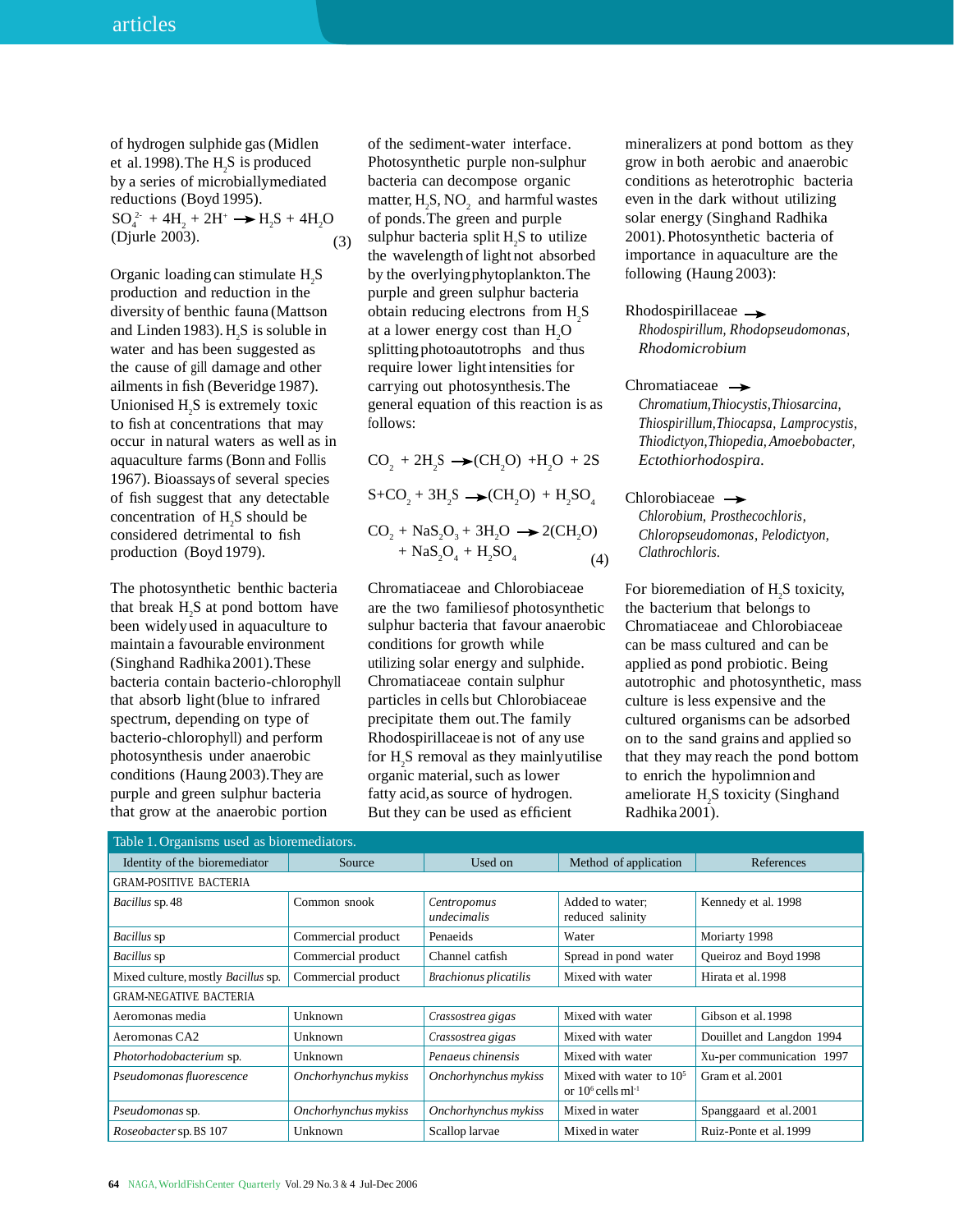## **Screening of Microbes for Utilization as Bioremediators**

Microorganisms both Gram positive and Gram negative have been tested for their efficacyas bioremediators in aquaculture by various workers (Table 1).*Bacillus* is the most commonly used organism followed by *Aeromonas* and *Pseudomonas .*

## **Commercial Products**

Bioremediators commercially availablein the market mainly include Nitrifiers, Sulphur bacteria, *Bacillus* sp. and *Pseudomonas* sp.(Table 2).

## **Conclusion**

There are several commercial products marketed for use in aquaculture to clean up the pond bottom, maintain good water quality and improve shrimp health, particularly for intensive aquaculture.The role of beneficial bacteria to control pathogens will become particularly important in aquaculture, especiallyin the lig ht of the increasing number of antibiotic resistant strains of bacteria, strict government regulation of environmental treatments, and cost-effectiveness.Management of pond microbial ecology is an area where applied research can lead to important findingsfor improving the productivity and environmental "friendliness" of the shrimp farmingindustry worldwide, particularly in view of recent negative environmental impacts of shrimp farms.It seems likelythat the use of bioremediators willgraduallyincrease and the success of aquaculture in future may be synonymous with the success of bioremediators that, if validated through rigorous scientific investigationand used wisely, may prove to be a boon for the aquaculture industry.

| Table 2. List of commercially availablebioremediators for aquaculture applications. |                                                                    |                                             |  |  |  |
|-------------------------------------------------------------------------------------|--------------------------------------------------------------------|---------------------------------------------|--|--|--|
| Product                                                                             | Microbial content                                                  | Company / firm                              |  |  |  |
| ABIL nitrifying<br>package                                                          | <b>Nitrifiers</b>                                                  | Tropical marine centre, London.             |  |  |  |
| Alken clear-flo 1002                                                                | Bacillus sp.                                                       | Alken Murray Corp., New York.               |  |  |  |
| Alken clear-flo 1100                                                                | Nitrifying bacteria                                                | Alken Murray Corp., New York.               |  |  |  |
| Alken clear-flo 1400                                                                | 3 species of <i>Bacillus</i> + 2<br>species of Nitrifying bacteria | Alken Murray Corp., New York.               |  |  |  |
| Ammonix                                                                             | Nitrifying bacteria                                                | Prowins Bio-TechPvt.Ltd., India.            |  |  |  |
| Bactaclean                                                                          | <b>Nitrifiers</b>                                                  | Enviro-Comp. Services, Inc., Dover,<br>USA. |  |  |  |
| Biogreen                                                                            | <b>Bacillus</b> subtilis                                           | Activa Biogreen Inc., Wood Dale, USA.       |  |  |  |
| <b>Biostart</b>                                                                     | Bacillus sp.                                                       | Bio-CAT, Inc., Virginia, USA.               |  |  |  |
| <b>BRF-13A</b>                                                                      | Nitrobacter, Nitrosomonas                                          | Enviro-reps., Ventura, CA, USA.             |  |  |  |
| BRF-1A                                                                              | Nitrifying bacteria                                                | Enviro-reps. Ventura, CA, USA.              |  |  |  |
| <b>BRF-4</b>                                                                        | Nitrobacter, Nitrosomonas                                          | Enviro-reps. Ventura, CA, USA.              |  |  |  |
| <b>BRF-4</b>                                                                        | Nitrifying bacteria                                                | Enviro-reps. Ventura, CA, USA.              |  |  |  |
| <b>BZT</b> ® Aquaculture                                                            | <b>Nitrifiers</b>                                                  | United-Tech, Inc., Indiana, USA.            |  |  |  |
| Detrodigest                                                                         | Bacillussp.                                                        | NCAAH, CUSAT, India.                        |  |  |  |
| Eutroclear                                                                          | Nitrifying bacteria                                                | Bioremediate. Com, LLC, Atlanta.            |  |  |  |
| Nitroclear                                                                          | Nitrobacter. Nitrosomonas                                          | Bioremediate. Com, LLC, Atlanta.            |  |  |  |
| PBL - 44                                                                            | Nitrifying bacteria/ Bacillus<br>sp.                               | Enviro-reps. Ventura, CA, USA.              |  |  |  |
| Probac BC                                                                           | Bacillus sp.                                                       | Synergy Biotechnologies, India.             |  |  |  |
| Pronto                                                                              | Bacillus sp.                                                       | Hort-Max ltd., New Zealand.                 |  |  |  |
| $Ps-1$                                                                              | Pseudomonas sp.                                                    | NCAAH, CUSAT, India.                        |  |  |  |
| Remus                                                                               | Nitrifying bacteria                                                | Avecom, Belgium.                            |  |  |  |
| Super PS                                                                            | Sulphur bacteria                                                   | CP aquaculture Pvt. Ltd., India.            |  |  |  |

## **References**

- Abraham,J.T., S.A.Shanmugham, A. Uma,R.Palaniappan, and K. Dhevendaran. 2001.Biocontrol of shrimp bacterial pathogens using penaeid larvae associated bacterium, *Alteromonas* sp.J. Aquaculture in the Tropics. 16(1):11-22.
- Ayyappan, S., and S. Mishra.2003. Bioamelioration in aquaculture with a special reference to nitrifying bacteria. p. 89-107.In: I.S.B. Singh, S.S. Pai,R.Philipand A.Mohandas (eds.) Aquaculture Medicine. CFDDM,CUSAT,India.
- Beveridge,M.C.M. 1987.Cage aquaculture. Farnham,Surrey, UK, Fishing News Books Ltd.
- Bonn,E.W., and B.J.Follis. 1967. Effects of hydrogen sulphide on channel catfish,*Ictalarus punctatus*.Trans. Amer. Fish. Soc.96:31-36.

Boyd,C.E. 1979.Water qualityin warm water fish ponds. Agricultural experiment station, Auburn Univ.Alabama.

- Boyd,C.E. 1995.Bottom soil sediment and pond aquaculture. Chapman and Hall,New York.
- Bratvold,D.,C.L. Browdy and J.S. Hopkins.1997.Microbialecology of shrimp ponds: toward zero discharge.World Aquaculture 1997.
- Douillet, P.A., and C.J. Langdon. 1994. Use of probiotics for the culture of the larvae of Pacificoyster (*Crassostrea gigas*Thunberg). Aquaculture 119:25-40.
- Djurle,C. 2003.Development of a model for simulation of biological sulphate reduction with hydrogen as energy source, modelling of bacterial competition using AQUASIM. http: / / www. aquasim. eawag.ch /